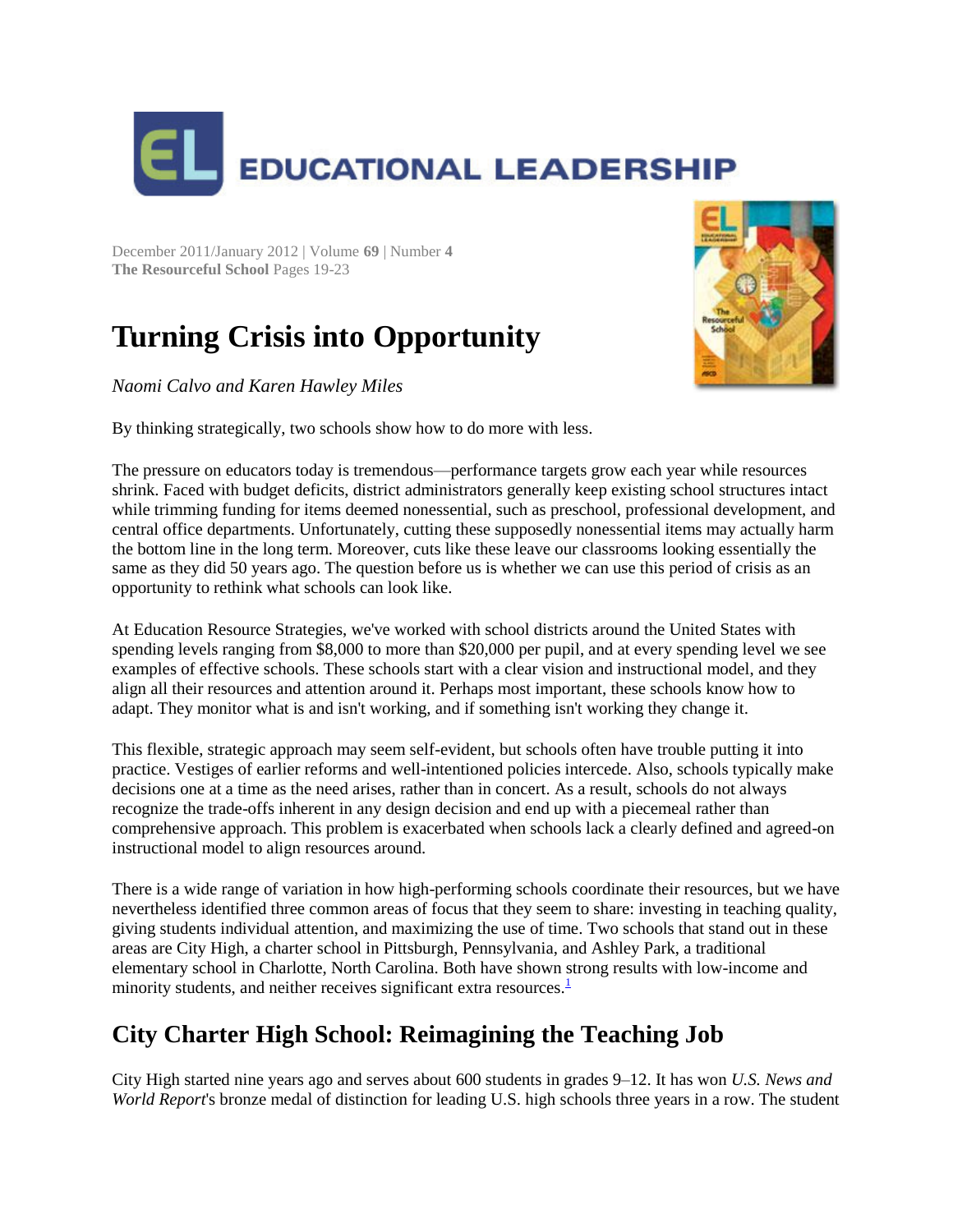population is about half black and half white, 60 percent are eligible for free or reduced-price lunch, and 11 percent receive special education services. City High receives the same level of funding as other Pittsburgh schools—about \$10,000 per pupil.

The school has given itself the freedom to reinvent how instruction is organized, how teachers work, how students and teachers are grouped, and how time is used.

#### **Investing in Teaching Quality**

City High does not pay teachers more than surrounding district schools on average, but it is quite deliberate about whom it hires, how teachers are coached and evaluated, and how teachers are compensated. The school's interview process ensures that it hires the best applicants. School leaders have created an environment that good teachers want to be part of, and they offer salaries that are competitive with district schools.

The school has developed a teacher career path with four levels: apprentice, journeyman, expert, and master. A detailed rubric lays out core competencies and describes what effective teaching looks like at each level; teachers initiate an intensive review process when they feel ready to move to the next level. Compensation is based on career level, so it is tied to demonstrated competencies rather than seniority and education credits. Teachers develop their skills with the support of principals, coaches, and teachers on the expert tier.

Teachers are assigned to teams and jobs in a way that balances expertise, such as by pairing novice teachers with expert teachers and using coteaching so that teachers can learn from one another. Instructional coaches, master teachers, and building administrators observe lessons regularly and provide feedback.

Teachers are organized into one team per grade, with 10 teachers and several paraprofessionals serving the 156 students in the grade. Team members have 2.5 hours of planning time together every day, in which they analyze data, plan lessons together, talk about students, and call parents. Teachers use formative assessment data to track student progress, and they create individual support plans for every student who is not on track to graduate. Students take electives while content teachers plan.

#### **Giving Students Individual Attention**

City High has larger average class sizes than most traditional Pittsburgh schools (around 25–28 students), but it is organized in ways that cultivate a close relationship between teachers and students and allow for a great deal of individual and small-group instruction in response to learning needs. For example, English and social studies are combined into an interdisciplinary humanities block, with 56 students taught together in one big room with an English teacher, a social studies teacher, a special education teacher, and at least one paraprofessional. This configuration enables the teachers to flexibly create small groups and differentiate instruction for students.

City High students stay with the same core group of teachers through all four years of high school. This system, known as looping, helps teachers develop deep relationships with their students, know their learning styles, differentiate instruction more successfully, and spend less time on classroom management. Looping is particularly cost-effective because it fosters stronger student-adult relationships without requiring additional time or preparation, unlike mentoring or advisory periods.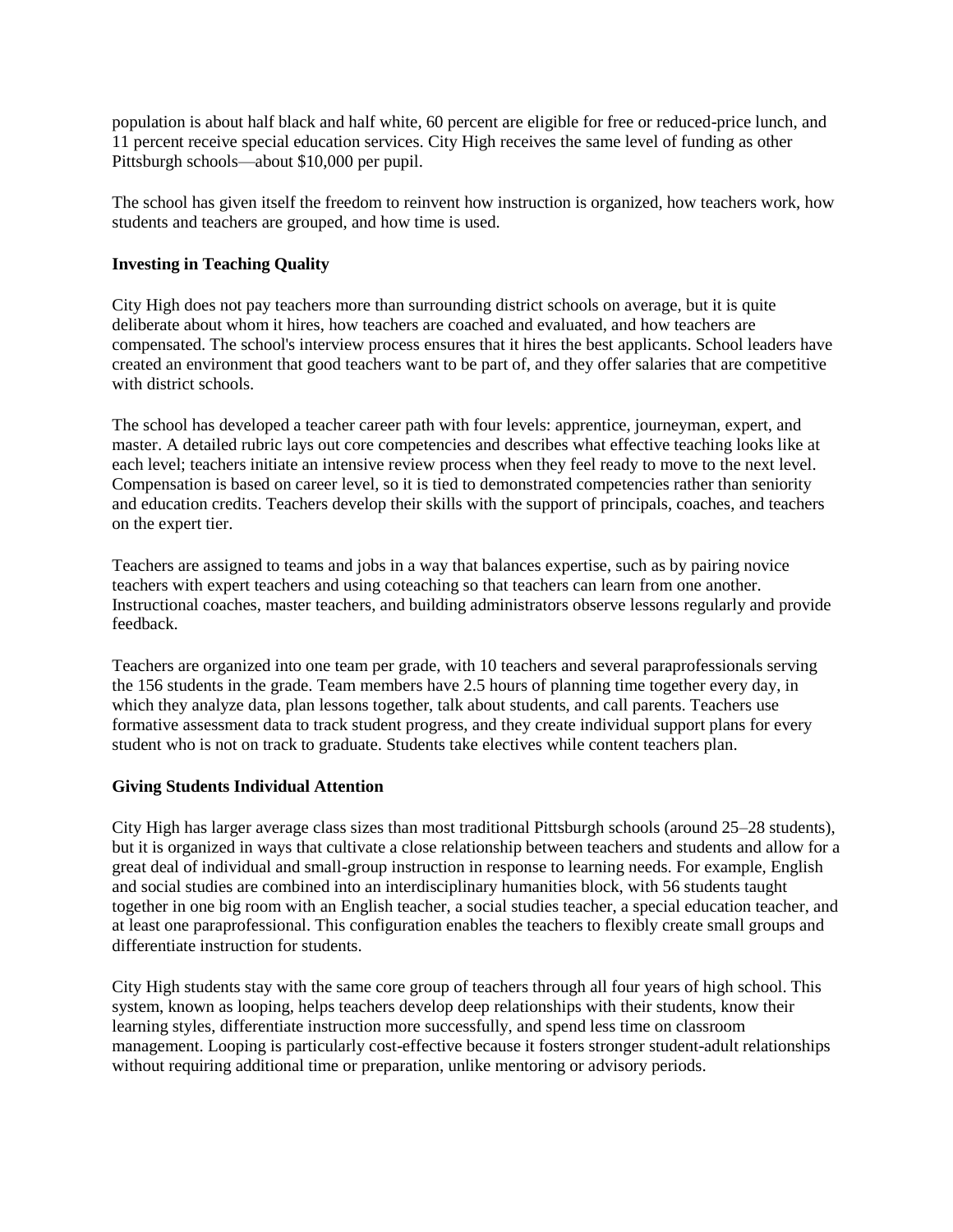Critics sometimes protest that it can be difficult for teachers to master more than one year of content knowledge in their subject, and City High teachers did report that it was a challenge to develop the content knowledge they needed the first time they went through the loop. However, by the end of the loop, they felt that their depth of expertise was improved, and they now approach their discipline as a continuous spectrum of skills.

#### **Maximizing the Use of Time**

City High students go to school year-round, but the number of days in the school year is similar to that of other Pittsburgh schools (186 days at City High, compared with 182 in district schools). The year is divided into trimesters, with a monthlong break at the end of each trimester. The length of courses varies: Some courses are two trimesters long, others are just a single trimester, and electives are often a halfblock.

The school day runs from 8:00 a.m to 4:00 p.m., an eight-hour day that is about an hour longer than the school day of most Pittsburgh high schools. Instructional time is divided into three 2.5-hour blocks, which enables students to engage in project-based learning. For example, seniors spend two hours each day on an interdisciplinary research project, which they present at the end of the year to a review team that includes an outside expert. Juniors complete a 130-hour internship as a capstone to a career-exploration sequence that began in their freshman year.

This structure uses time effectively in several ways. First, the year-round trimester system limits the learning loss that typically occurs during the standard summer vacation, but because it does not change the total number of school days in the year it does not require additional resources.

Second, the use of blocks and integrated subjects allows for project-based learning, which often increases student engagement. Time on each activity can also vary by subject, unit, and student need. This degree of flexibility is often lost in traditional high school schedules, where instruction tends to be doled out in set increments, regardless of need.

Third, this structure, in which teachers teach during two blocks and plan during the third, gives teachers 2.5 hours of planning time per day, which is more than three times the amount of planning time district teachers typically have. City High teachers have time to do most of their planning and grading work during the school day, and they have more opportunities to collaborate.

### **Ashley Park PreK–8 School: The Family Model**

Ashley Park is a 250-student elementary school in Charlotte, North Carolina, that primarily serves lowincome, black students. The school has seen a rapid rise in test scores after it was designated as a turnaround school in 2009 and a new principal and core team of staff came in.

#### **Investing in Teaching Quality**

Ashley Park uses a "family model," in which teachers have joint ownership of all the students in a grade. For instance, instead of the two 3rd grade teachers being assigned 20 students each and spending their day behind closed classroom doors, the two teachers share responsibility for all 40 students. They work together to design the day around student needs, coteaching where appropriate or dividing the students into different size groups for different lessons. Teaching teams write common formative assessments that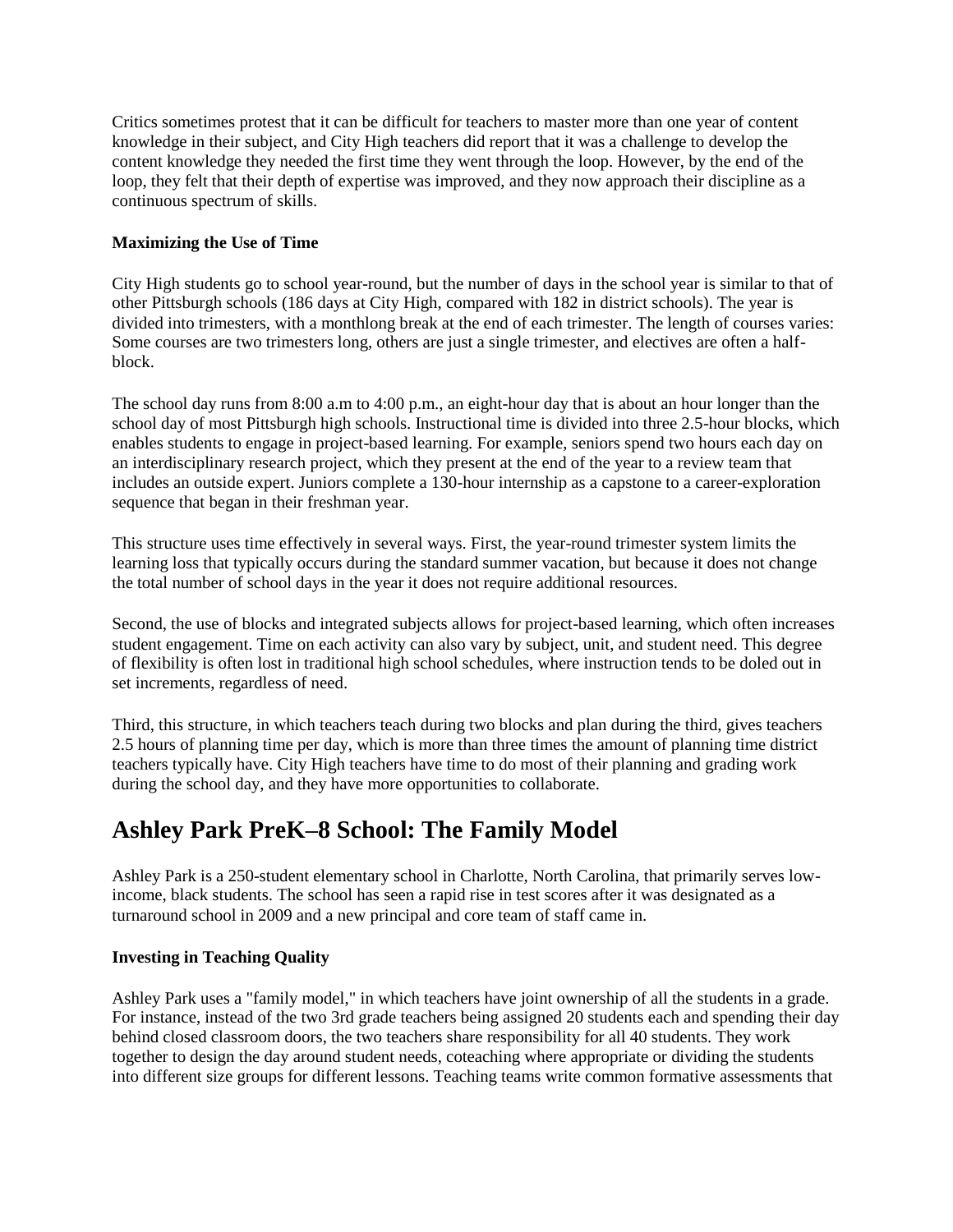they use regularly to check on student progress; assign students to groups; and see whether they require extra time for reteaching, tutoring, or intensive literacy support.

In addition, teachers have 90-minute collaborative planning sessions twice a week, led by an instructional facilitator. (Students are in back-to-back classes in music, art, and other specials at this time.) One of the weekly planning sessions focuses on examining student data and learning needs, and the other is for joint lesson planning. In addition to leading the collaborative planning sessions, the instructional facilitators work with teachers intensively when needed. One instructional facilitator position is standard in all Charlotte schools; the principal at Ashley Park created the other position by trading in two paraprofessional positions.

#### **Giving Students Individual Attention**

The school's family model is designed to ensure that all students get what they need. The school uses a push-in model in which special education teachers, teaching assistants, tutors, and instructional facilitators join the grade-level "family" for core subjects, so group sizes can vary from two students to more than 30. Teachers discuss student groupings and talk about individual student needs each week during their common planning time. For example, teachers might note that three children failed to grasp a particular concept on a formative assessment, discuss how they might teach it differently, and pull the children aside for lunchtime tutoring the next day.

#### **Maximizing the Use of Time**

Ashley Park creates long blocks of time in core subjects and uses flex time to strategically make the best of existing time. On a typical day, students at Ashley Park spend at least two hours on reading, writing, and literacy, and one hour on math. However, Ashley Park does not have an official master schedule, and teachers use time flexibly. Each week, teachers discuss the upcoming unit and student needs and then decide how to use time that week. As one of the instructional coaches put it, "If the formatives [test scores] come back and we see that the kids aren't reading where they should be, then we'll spend a whole day on that."

Ashley Park also relies on integrated subjects to get the most out of the school day. Science instruction is integrated with literacy, and literacy is integrated into all the special subjects (art, music, and gym). It's not unusual to walk into a gym class and find the teacher with a book in his hand.

### **Finding Resources in Tough Times**

Many of the strategies these two schools employ do not require additional resources. Leveraging expert teachers, looping, using data to pinpoint student needs, grouping students flexibly, and using time more effectively require little more than a small investment in professional development, which is among the items often cut during budget crunches. Other approaches—such as extended-day programs, instructional facilitators, and tutoring—require more resources, or a different use of resources.

Where can schools find this money? Most school dollars go to staffing, so staffing is the first place to look. At City High, for example, administration is lean, and there are few positions without direct student contact. Are there administrative positions at your school that can be converted to instructional positions? Are there paraprofessional positions that might better be combined to pay an instructional coach or a teacher? Unless aides are used in ways that are integral to the school's instructional model, they are often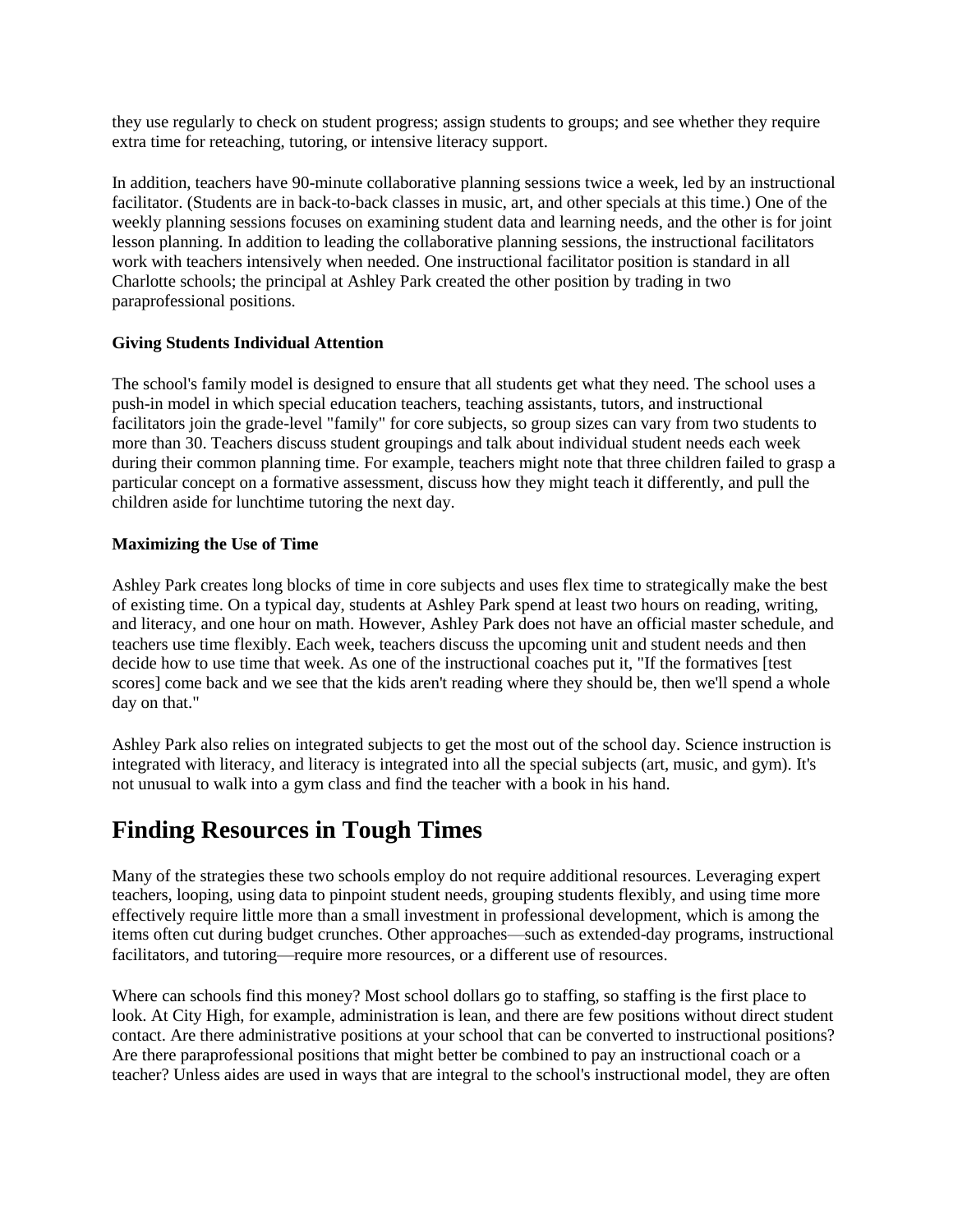not as cost-effective as they may seem. Are there elective teaching positions that could be converted to core classroom positions to bring down class size or pay for a specialist to coteach or run small groups?

Many schools have already trimmed positions and have little leeway in changing the positions that remain. In that case, another place to free up dollars is class size. In an elementary school with 500 students, raising class sizes from 17–21 to 20–24 would result in an average savings of about \$300,000, enough to extend the school day by an hour or the school year by a month, fund several instructional coach positions, or bring in a partner to provide additional services. An alternative is to keep core class sizes the same but to raise elective class sizes by reducing the number of electives or sections offered.

Smaller classes are popular with teachers and parents, but they may not always be the most cost-effective strategy. Ask parents whether they would rather have a class of 15 with an average teacher or a class of 25 with an excellent teacher, and the consensus is generally for the latter. Increasing class sizes is not always an option; class sizes may already be maxed out, and small schools may not have the flexibility to combine classes. (If a school only has two classrooms per grade, it may not be feasible to cut a teacher position.) However, in many schools it is worth exploring.

For example, in Elgin, Illinois, the district realized that class sizes in grades 4 and 5 were significantly lower than the target size. The only way to raise class sizes to the target was to have mixed-grade classrooms for those grades. They implemented such classes across the district, grouping together students who had similar skill levels despite being different ages. Year-end results suggest that these students did as well as or better than students in single-grade classrooms.

### **Thinking Strategically**

What makes a school strategic is not any one practice in particular, or even simply the sum of the parts; it is the deliberate approach to making trade-offs that support core instructional priorities and meet the particular needs of students and staff. It is unlikely that a struggling school could simply adopt the structure of a high-performing school wholesale and expect it to work.

When making decisions, schools need to examine their current resource use in light of their goals, instructional model, and student and staff needs, and think about what trade-offs make sense in their current context. There's no one right way to answer these questions, but we think the ["Strategies for](http://www.ascd.org/publications/educational-leadership/dec11/vol69/num04/Turning-Crisis-into-Opportunity.aspx#MoreWLess)  [Doing More with Less"](http://www.ascd.org/publications/educational-leadership/dec11/vol69/num04/Turning-Crisis-into-Opportunity.aspx#MoreWLess) on p. 22 hold promise.

City High and Ashley Park have taken different approaches to implementing these strategies, but they have both been deliberate and strategic in their planning. By rearranging existing resources and focusing on their vision and instructional model, these schools have managed to do more without more. Transforming begins with reexamining things that have always been taken for granted, weeding out initiatives that no longer align with the school's main focus, and challenging the choruses of "we've always done it this way."

No single strategy works for all, and the strategy that works this year may not be the right one next year or even next semester, as the school situation changes. We need a mind-set of continual improvement. Budget constraints may actually force us to be more creative and think about resources in different ways. Let's take advantage of the opportunity before us.